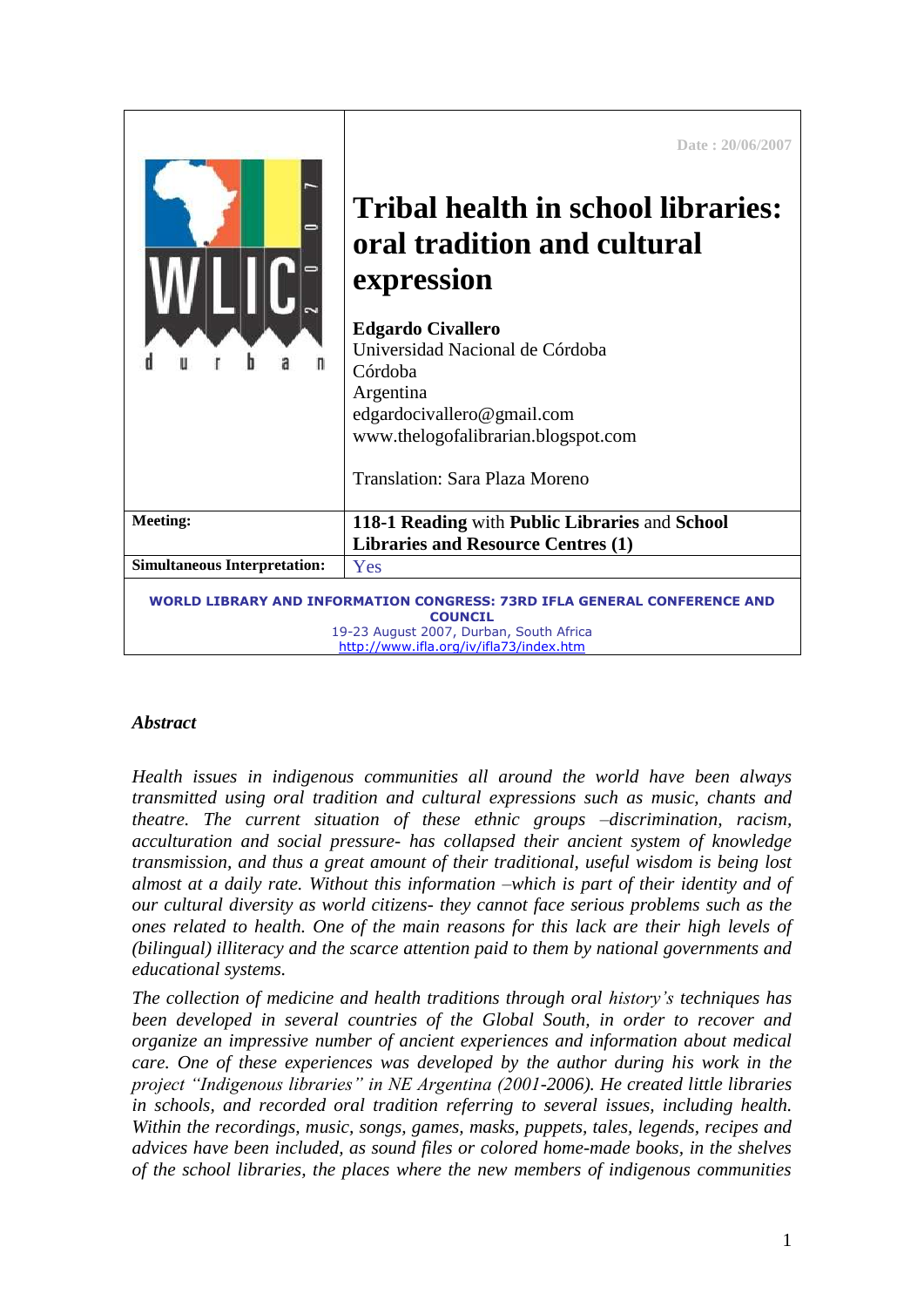*are being educated. Through them –and with them- whole families can be informed about health care. In addition, the use of their indigenous languages and old customs is revitalized.*

*Activities such as "living books" (community elders talking about their experiences) or conferences given by professionals translated into native languages and adapted to local cultures have also been included.*

*The paper –based on author's experiences in northeastern Argentina- presents some basic guidelines on the use of traditional knowledge and information channels in school libraries, putting an emphasis on their use for the spread of medical knowledge, and giving some details on the planning of these kinds of services and their particular features.*

## **Key words**

Indigenous libraries – Indigenous knowledge – Traditional medicine – Oral tradition – Sound collections – Endangered languages

## **Indigenous people: memory and oblivion**

Those lands bound between the Arctic and Antarctic regions that European navigators named "America", had been inhabited 30.000 years ago by Asiatic immigrants who crossed the iced Behring channel. Throughout those thirty millennia, those communities developed unique and unrepeatable cultures, wonderfully adapted to the different ecological niches that existed in the continent, with features, cultural heritage and structures as diverse as they were valuable and astonishing.

Their relationship with the surrounding environment became so close, since they knew that they depended on its resources to live. This relationship made it possible for them to know many medicinal herbs that were successfully tested and used in the treatment of tens of pathologies that their doctors or shamans had previously diagnosed.

Latin American aboriginal medicine reached an extraordinary level of development, if we take into account that, during the Prehispanic period they already did trepanation practices, ocular surgeries, projectile extractions, open fractures healing and regional epidemic sufferings cure. Even nowadays, the famous medical knowledge of Bolivian Andes *Kallawaya* medicine-men continue to astonish and fascinate the highest authorities on this subject: they quickly identified what was wrong and they rapidly and effectively put into practice the treatments, always based on natural herbs and a very deeply knowledge of the human psychology.

It was into this part of the world that European (military) forces arrived in the XV century. The result of this impact / encounter between both cultures and between two worlds -the Old and the New- did not favour local communities. They suffered a very dramatic demographic fall and they were forced to submit to colonial regimens that committed slavery, usurpation, genocide and discrimination. Stripped of almost everything they had, their culture, their memories, their lands and their customs, and forced to agree with a social structure that was unknown to them and that always placed them at the bottom, these Latin America original peoples survived five centuries, thanks to their will and the strong desire to be alive and preserve their identity.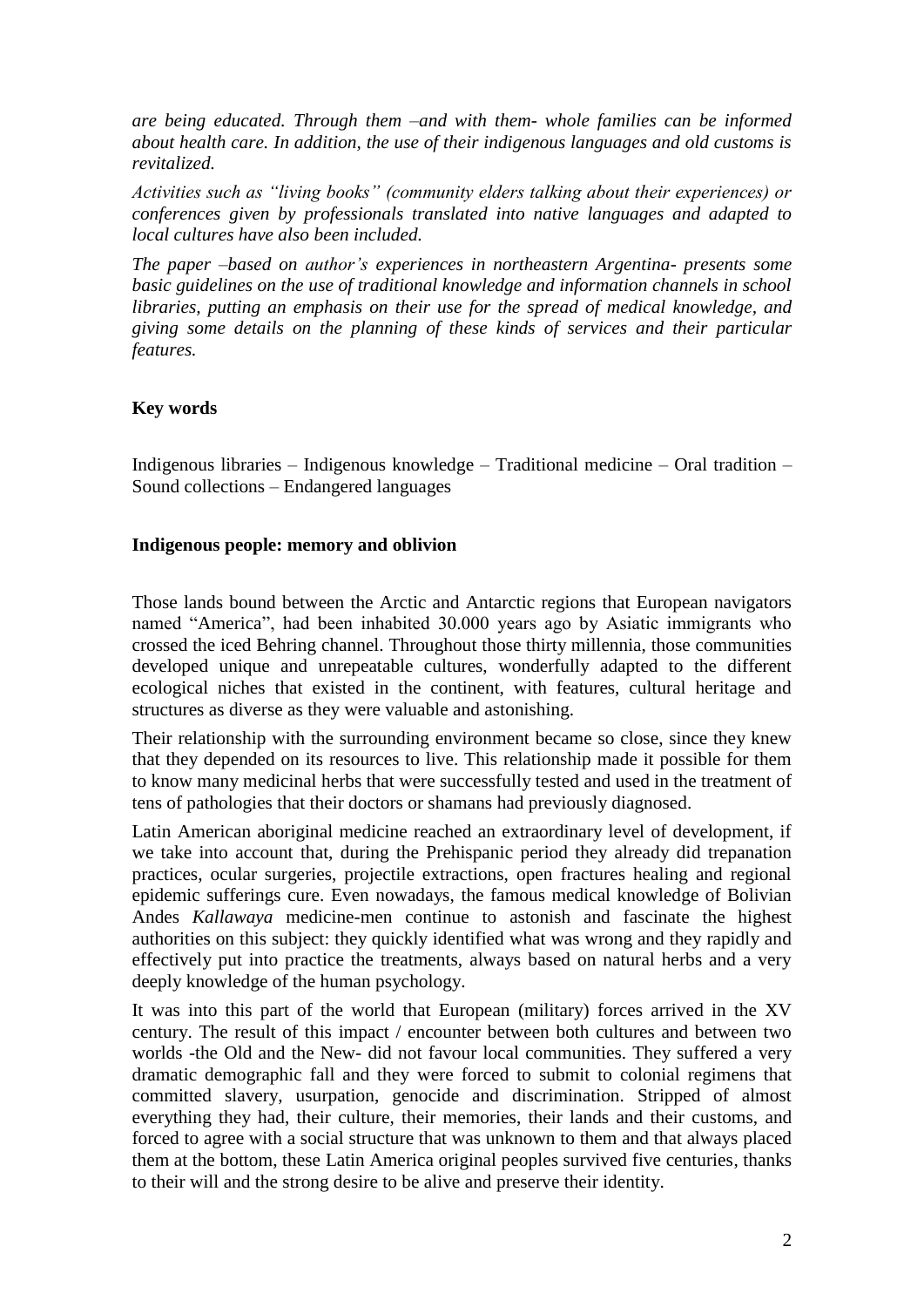Many groups were not able to perpetuate their lineage and at the present there is only silence, oblivion, and maybe a short quote in a History book. Indigenous societies that overcame those obstacles, pressures, battles and exclusion, today still continue inhabiting a continent covered with wonders and problems on an equal basis. They continue being forever unknown, forever forgotten, forever neglected, never loved and always left out.

The majority of social, economic, sanitary and cultural problems of the region strongly influence their populations and they face malnutrition, illiteracy, violence, identity and culture loss, lack of education and professional training, ignorance of resources management, extreme poverty, unemployment or slavish employment, addictions, lack of family planning, diseases… Their languages, in the old days numerous and rich,, are vanishing on the lips of the elders at the present, since they do not want to teach them to their sons due to the shame of being humiliated and discriminated against, because of them. Their songs and rhythms are only heard in a few ceremonies or, what is even worst, in some tourist events where they lose all their true value… Their societies have been subjugated; their economic, manufacturing and production systems have been destroyed…

Even though they are considered as social minorities, these populations constitute demographical majorities in many countries of the region. They form the ethnic basis of the Continent: an important part of the Latin America population is mixed, though this part does not like to be labelled "aboriginal"…

The majority of the problems suffered by actual original peoples are motivated by social, economic and political attitudes inherited from Colonial times. However, some critical situations of these communities (health, prevention, addiction, transmissible diseases, nutrition, and family planning) might be solved, little by little, if proper educational and (in)formational systems were provided according to their features and needs. This solution is supported by the most elemental human, social, linguistic and ethical rights declarations, but very little has been done in Latin America concerning this issue. Bilingual and intercultural educational systems are still under construction; many languages can be considered endangered or are already disappeared without being recognized at all; many times, the help that they are provided results in wrong charity; the laws that should guarantee their rights are broken with a sense of total impunity… so, indigenous people are still kept at the bottom of the social pyramid, where they have always been.

A library could provide proposals that, even if not be able to solve the urgent problems faced by Latin American original peoples, may open ways to progress and development. Libraries could concentrate their efforts in community schools, especially in those offering bilingual intercultural education. This way, libraries would support education and formation of indigenous people as well as their weakening identity. At the same time, they could facilitate tools allowing the recovery and revitalization of oral tradition, strengthening endangered minority languages as well and protecting traditional knowledge. They could also provide programs in literacy and strategic formation. As a last point inside this thick web of possibilities, libraries could spread valuable information and education on particular problems such as human rights, health, resource management and sustainable development.

However, despite of such important proposals, librarian initiatives within native groups are scarce in Latin America. Library models in indigenous communities are few, and their implementation generally is carried out as individual projects, hardly supported by government organizations. One of these projects was the one developed by the author in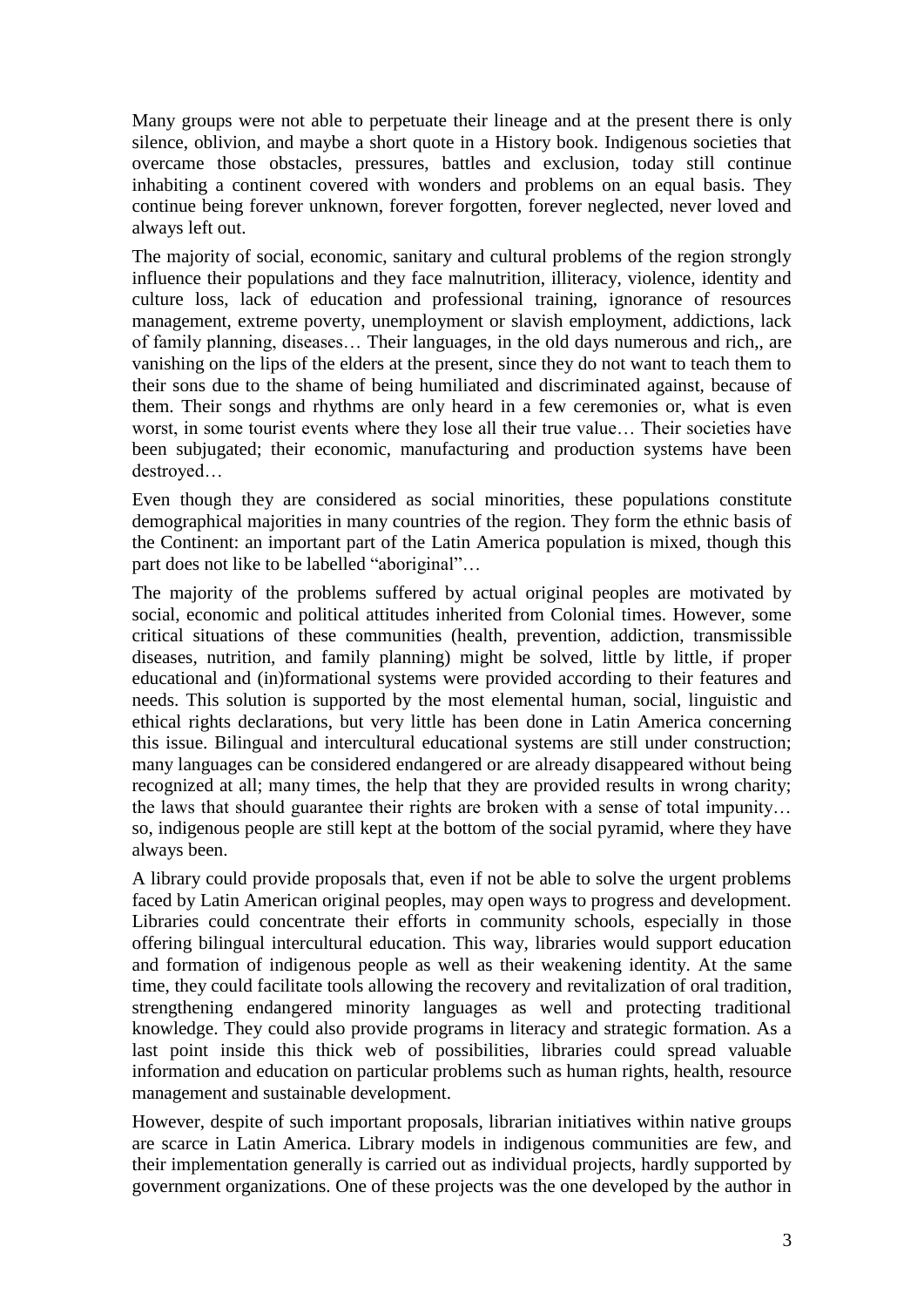*guaykurú* lands, in the heart of the Argentinean rainforest.

# **"Aboriginal Libraries" Project**

Acknowledging the social role of the library and the principal part it can play in literacy (bilingual) campaigns, giving support to the native identity; giving information about rights, health and sustainable development of strategic resources; promoting professional and economic training and basic education, the author designed in 2002 a theoretical library model, specifically intended to provide answers to the situations faced by native communities. This model was carried out from a grass-root perspective, through an action-research methodology, in NE Argentinean native communities belonging to peoples of the *guaykurú* linguistic group: *Qom* communities in the Chaco, Formosa and Salta provinces; *Moqoit* communities in the Chaco and Santa Fe provinces and *Pit´laxá* communities in the Formosa province.

The implementation and the experimentation with different services in the locations mentioned above took place during the period 2002 - 2006, and it is expected that they will continue.

"Aboriginal Libraries" emphasized the need of not applying pre-determined library models in communities with special and specific characteristics, and different and punctual needs. From a *grass-roots* perspective, it is necessary to identify those mentioned needs being pointed out by final users. It is also necessary to evaluate, closely connected with the community, which should be the strategies to follow in order to find a convenient and valid solution. According to this, the project also considered of great importance to do an initial evaluation of resources and social communitarian features, including the identification of information channels, transmission means (oral and written), socialization and traditional education methods, etc. Thus, educational and information needs were also evaluated, taking into account the intended direct recipients' expectations. This was possible by using qualitative methodologies of data collection, such as life stories, thick description and participating observation. Once those elements were identified, a library prototype was elaborated and it was put into practice and corrected as many times as it was necessary until it was proved to be valid for the community.

The libraries were small in size, with a totally adaptable structure and located at the local schools, a place where the whole community (and especially children) gathered together. In this way, the documents (specially the aural ones) became practice materials for bilingual learning and teaching, and were at the disposal of the whole indigenous group.

Therefore, the library was divested of shelves and walls, of catalogues and labels; it was adapted to extremely difficult weather conditions and building features, and was modified almost completely in order to meet the different communities' needs. In some of them, the library was a simple cage kept in a corner of the classroom; in others, it was an uneven shelf or an indigenous bag made of *caraguatá* fibers…

The services implemented in different locations and times during the project, included the collection and spread of oral history and tradition, the creation of sound collections, the production of hand-made books, the support to oral transmission and the recovery of endangered native languages, bilingual literacy campaigns, reading-writing promotion in the family, spaces liberalization for communitarian cultural expression, health and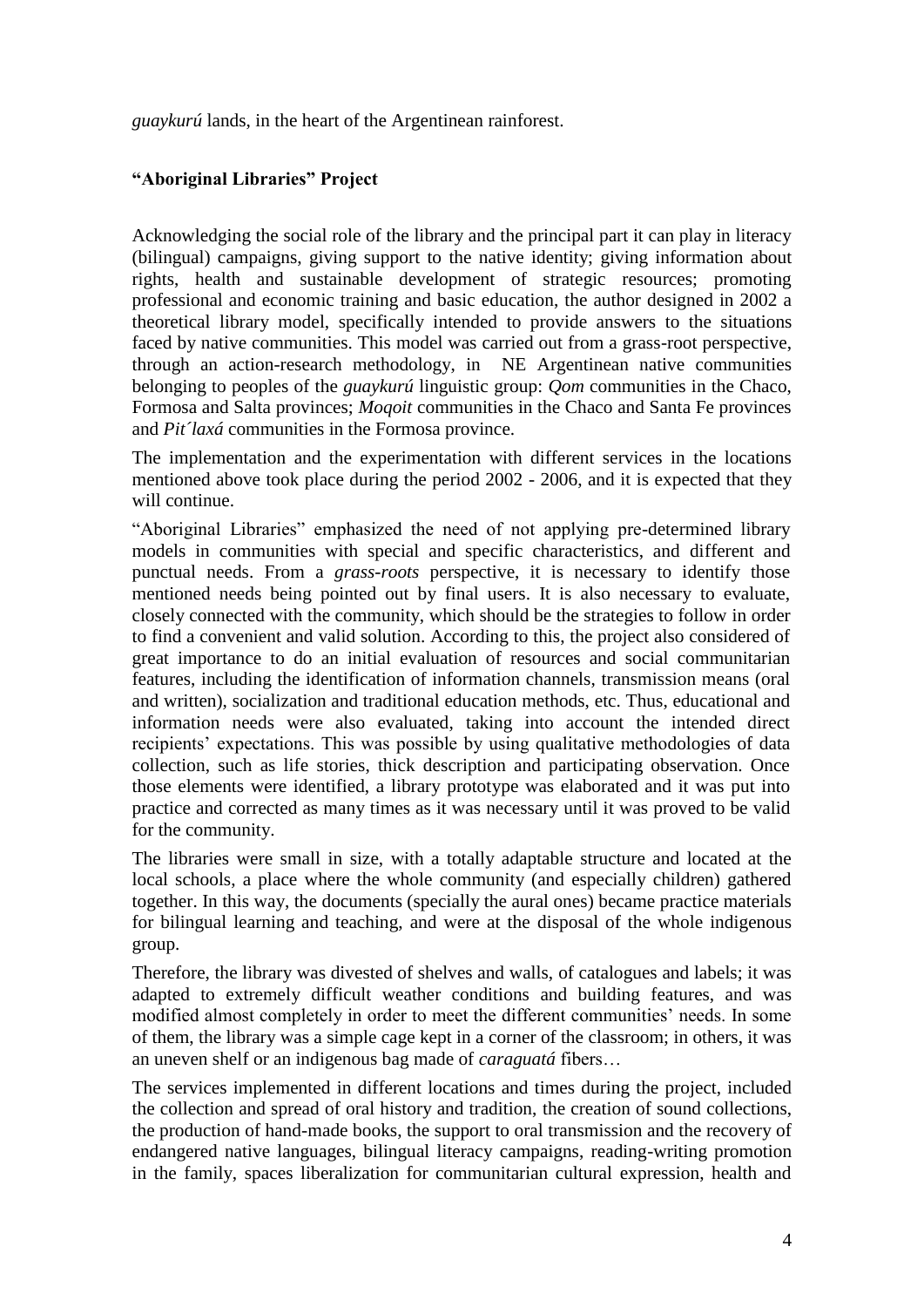palliative care information, professional training, rights education and resources management and sustainable development. The services were focused on those civil groups at risk, such as women and school children and on particular issues pointed out as important by the community (health, reading, language, rights, and employment). Local schools' (most of them bilingual) work was supported and other professionals were also linked with the work of the library. The space occupied by the library was turned into a sort of "peoples´ house", a travelling cultural communitarian centre where there were not many books but where many recorded oral materials could be found, many documents and graphics were prepared and where the most was made of scarce resources thanks to a great deal of imagination and the collaboration of the whole community.

The author's bibliography quoted at the end of this paper, includes some extracts (in Spanish) where more data about the project "Aboriginal Libraries" are specified.

The project successfully managed to create a library model that would be applied to indigenous communities and also extended to other fields of influence. It was demonstrated that the library, as a memory manager and an intermediary between the community and its knowledge, can, through specific and well planned policies and services, succeed in changing something in the addressees of their services. The designed model was slowly introduced into the native social structure, and it was adapted to its users' needs in a flexible way, becoming another part of its cultural life, so many times forgotten.

#### **Library and aboriginal medicine**

Within the ensemble of services implemented from these small indigenous units, the health information stands out and spread. It was recognized from the very beginning as a good system in order to facilitate basic knowledge about health care and prevention among the families of the region, especially among mothers, to improve their children care. For developing this service, graphic materials were designed and several professionals (a doctor, a nurse, a sanitary assistant, etc.) were invited to explain a specific subject to the members of the community. An interpreter who belonged to the aboriginal group translated the contents into the indigenous language when they did not manage very well with the national language.

From the very first encounters, it was detected that the codes used by the professionals and the librarians were completely different from the ones maintained in the community. What for the former was a disease with certain characteristics, a particular cause and a particular treatment, for the later was an evil with a legend behind, a story, a closely relation with their spiritual condition as well as with their actions, and with a cure that consisted of homemade remedies elaborated with natural products. This knowledge was also being detected, almost at the same time, during the activities of oral tradition collection, carried out by the same library. In fact, the native peoples' intangible heritage includes an enormous quantity of valuable information related to health, diseases and natural resources that can be used as remedies. Although many of these data have, from the western point of view, a magical-religious touch or even psychological, and the majority are expressed in the context of legends and tales, they do not stop being useful or lose their value as sanitary tools within the community.

Due to the impossibility of connecting both worlds and both discourses (the traditional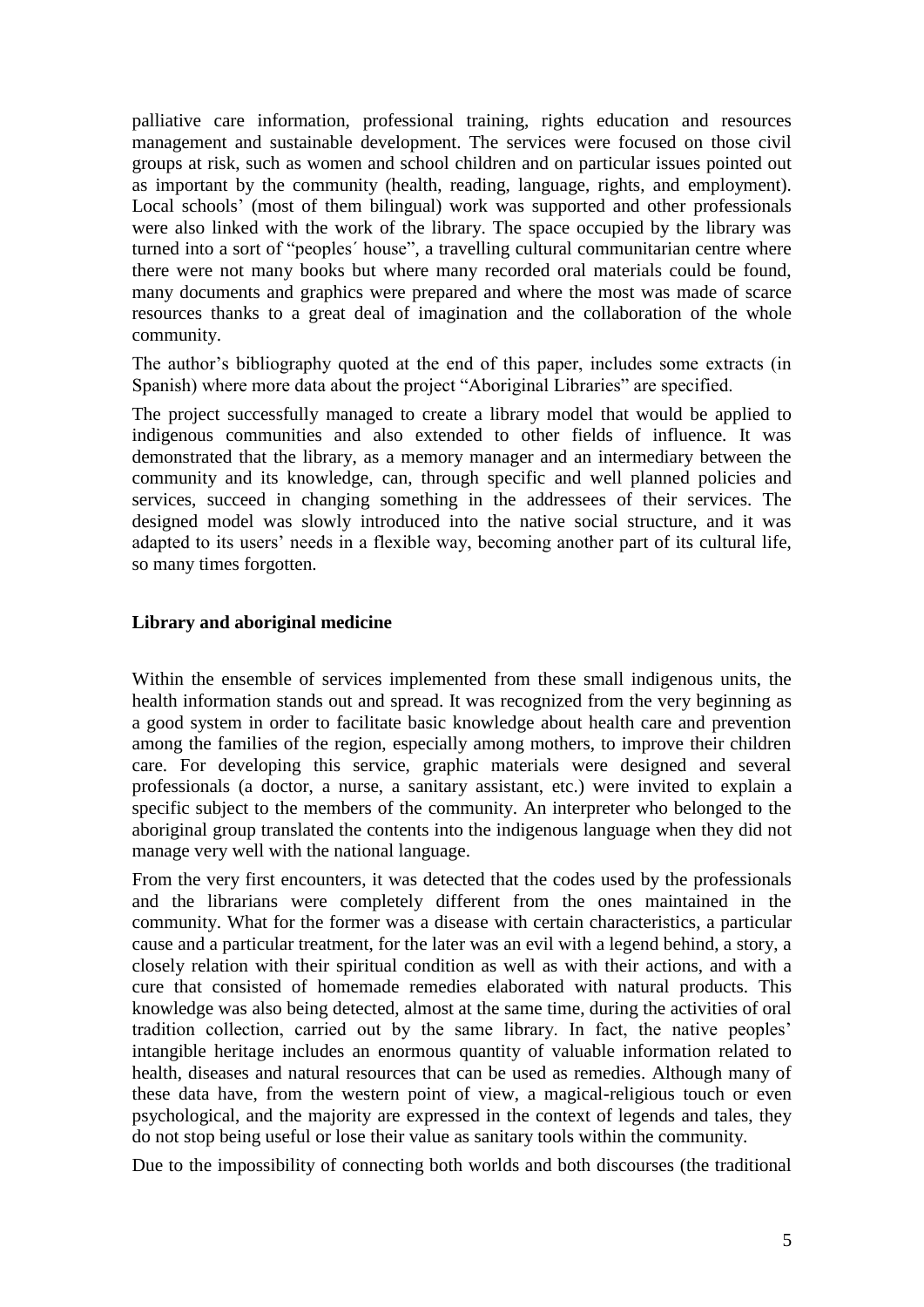and communitarian one, and the sanitary western one) without any specific work in advance, and not trying at all to impose ideas concerning health that in the long term would be put aside in favour of traditional methods, it was proposed to collect, from the same librarian service, as many medical traditions of the region as possible, and, starting from this knowledge, manage to include in their heritage any valuable and strategic information from the western medicine.

Due to the fact that most of really important knowledge about treatments for disease is in the hands of their medicine-men (*pioxonaq*) -who never reveal their arts and much less to the "white man"- a great deal of the desired cultural heritage could not be collected. Nevertheless, a complete and detailed list of natural substances used in the communitarian tradition as a remedy against any disease, both of the body and of the spirit, was elaborated, including narrations, stories and tales that explained the origin of the disease and its link with the spiritual universe. It is necessary to understand that the different categories used by the native cultures differ considerably from the ones put into practice and understood by European-like groups, and accordingly, sometimes it is impossible to maintain a constructive dialogue on the same subject if previously there is not a clear agreement about the phenomenon being discussed.

Aboriginal medicine in the Chaco region -where this project was carried out- includes the use of animal substances (bones, feathers, viscera, excrement, beaks, hairs, legs, tails, snouts…), minerals (especially different kinds of earth) and vegetable (flowers, fruits, barks, leaves, roots, stems and seeds). All of them are used in a wide range of preparations and, in general, they include a ritual or a series of acts in addition, such as prayers, orations, symbols and many others. Also, in this undivided estate a sum of premonitions are considered -a bird flight, the howl of an animal- to be a fatal flaw in community health.

Some examples of *guaykurú* medicine will clearly illustrate these aspects. The "carpincho" flesh soup (capibara) is avoided because it is said to cause baldness and skin problems. The same problems can happen to a hunter if he sees an anteater and does not kill it. If he does so, its dry tongue tied around the head, will be a good treatment against headaches and migraine. Many groups avoid eating the meat of big cats meat (jaguar, puma, and ocelot) since they turn people into irritable individuals (with all the health problems associated to this condition). Wounds are healed with the ashes of the shell of the armadillo. Throat affections in children could have been caused by they touching a scolopendra (centipede, millipede…). Anyway, they can be easily healed with melted fat from certain big rodents applied to the affected region or by using the honey made by "land wasps". Toothache can be fought heating the tail bone of a ray and placing it in the cheek of the affected side (the same element is, in addition, an excellent talisman for love). Mouth ulcers and children conjunctivitis are healed with "piror´onáq" bee honey. Children facing problems when speaking used to eat roasted crickets on a stick and they became very telling and funny. When the bird known as "karáu" flies over a house and emits a hoarse cry, it seems that one of its inhabitants is going to catch "nakonáq tagueshik"disease, considered a "spell" whose symptoms include nonsense talking, insanity, and diverse organic discomfort. Ravens supply the sort of fat that, when it is melted, can heal rheumatism. "Chilicote" and "urutaú" birds' song are signals of disease, as are the flight of the black eagle and many other dark birds. The flight and the song of a harpy over a house at night, indicates that its inhabitant became ill with "naiél", an state that will bring him/her to death. Children chickenpox and smallpox is treated with "ñandú" (American ostrich) melted fat; with its feathers earache is healed, and with its dried crop in the form of an infusion stomach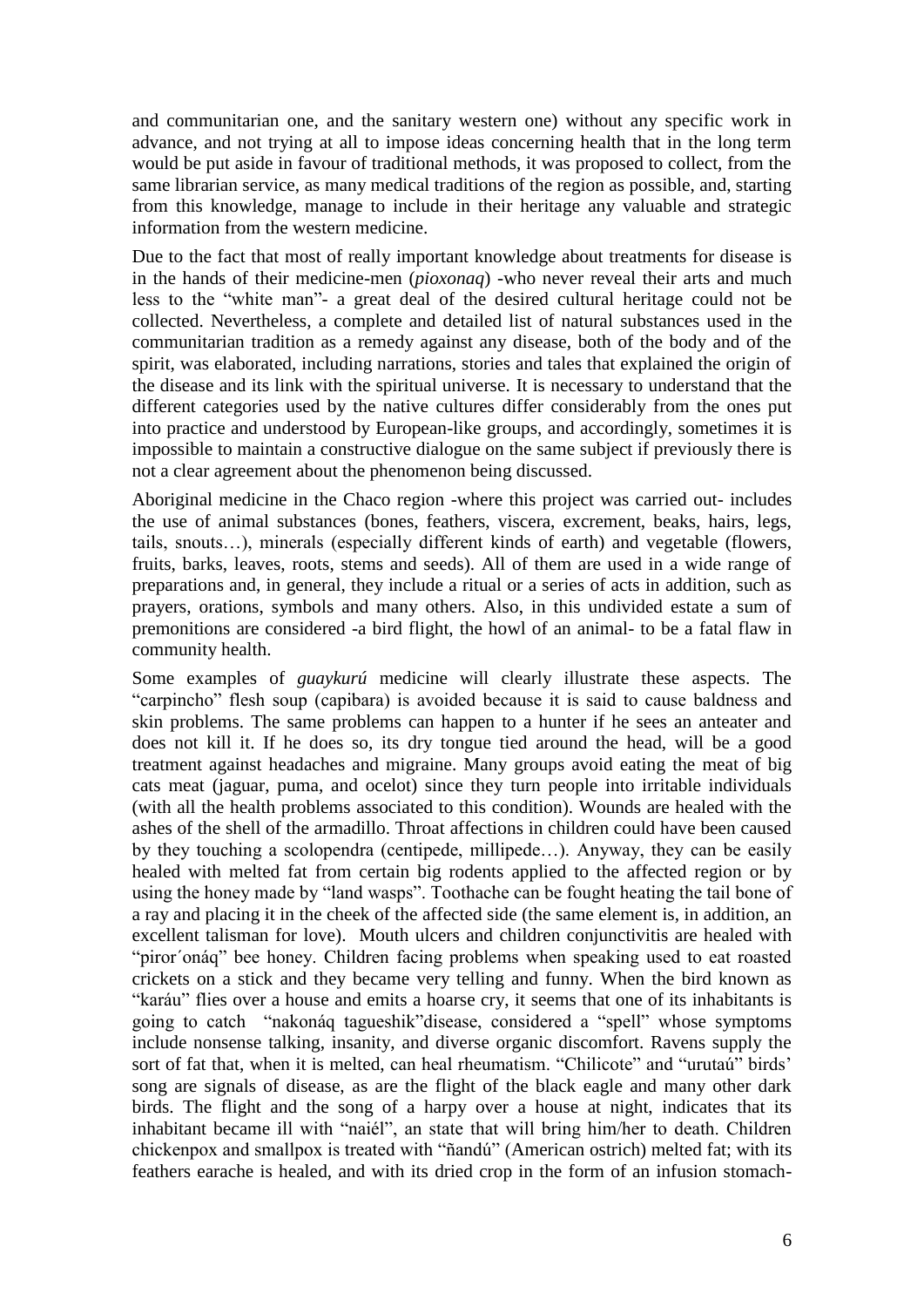ache can be treated. Sties and face spots can spring when eating eggs of some species of ducks. Toucan's beak, in an infusion, is used as a contraceptive and "milhombres" herb roots are successfully used for healing certain snakes' bites.

Though they may seem to be legendary traditions based on superstitions without any link to reality, and though they may not have a scientific explanation… these recipes work. The author has checked their efficacy in his own body, and has also proved the great ability of medicine-men "*pioxonaq*" to diagnose and cure many diseases. With the community elders' help, a database's elements were analyzed together with western health professionals. It was intended to include, in this thick information framework elaborated throughout centuries of experiences and cultural constructions, some elements from current medical practice. Finally, it was possible to elaborate and preserve in written form a series of recommendations related to disease prevention (especially the ones concerning the most common diseases of the region: diarrhoea, fevers, malnutrition, mosquitoes, maternal behaviour and so on) by using the proper terminology and concepts provided by the native group. In this manner new information could be added to the traditional matrix and at the same time, it was possible to revitalize the communitarian information heritage and a valuable oral heritage was collected.

The little information units were in charge of managing that information taking into account the community rights concerning its knowledge and its use and desires to share among the poeple. Since libraries where these materials were deposited were placed, as said above, inside community schools, the students (and, through them, their families) became major players in the spreading of this knowledge. A series of activities were created –including traditional performance of narrative, theatre, music, chant, dance, games…) in order to facilitate their learning of the new and ancient information on health.

Registers were left open to new medical communitarian heritage additions and every piece of valuable information was at any local health professionals' disposal for them to be able to better understand their patients and achieve a closer intercultural approach to them.

# **Conclusions: library, health and tradition**

One of the basic Human rights is the one concerning health, which is the basis of right to life. Mothers' and children's health -maybe the more vulnerable ones to diseasesshould be the one more carefully protected, especially within those groups facing the worst life conditions. In many lands of Latin America (and the rest of the world), health problems continue to plague the community and are mainly caused by a major lack of information about basic sanitary practices such as hygiene, feeding or disease transmission control. Due to these facts, child mortality is still at shameful and painful levels and many plagues (Chagas, Dengue, and Lymphatic Filariasis diseases) continue being endemic in particular regions because they can not be eradicated, causing a high number of deaths year after year.

The library can rescue, organize and spread valuable and forgotten cultural heritage, orally transmitted in endangered native languages, making in this case a valuable cultural task of "memory management". It can create contexts within which that knowledge can be learned by the young generations who are losing -due to cultural